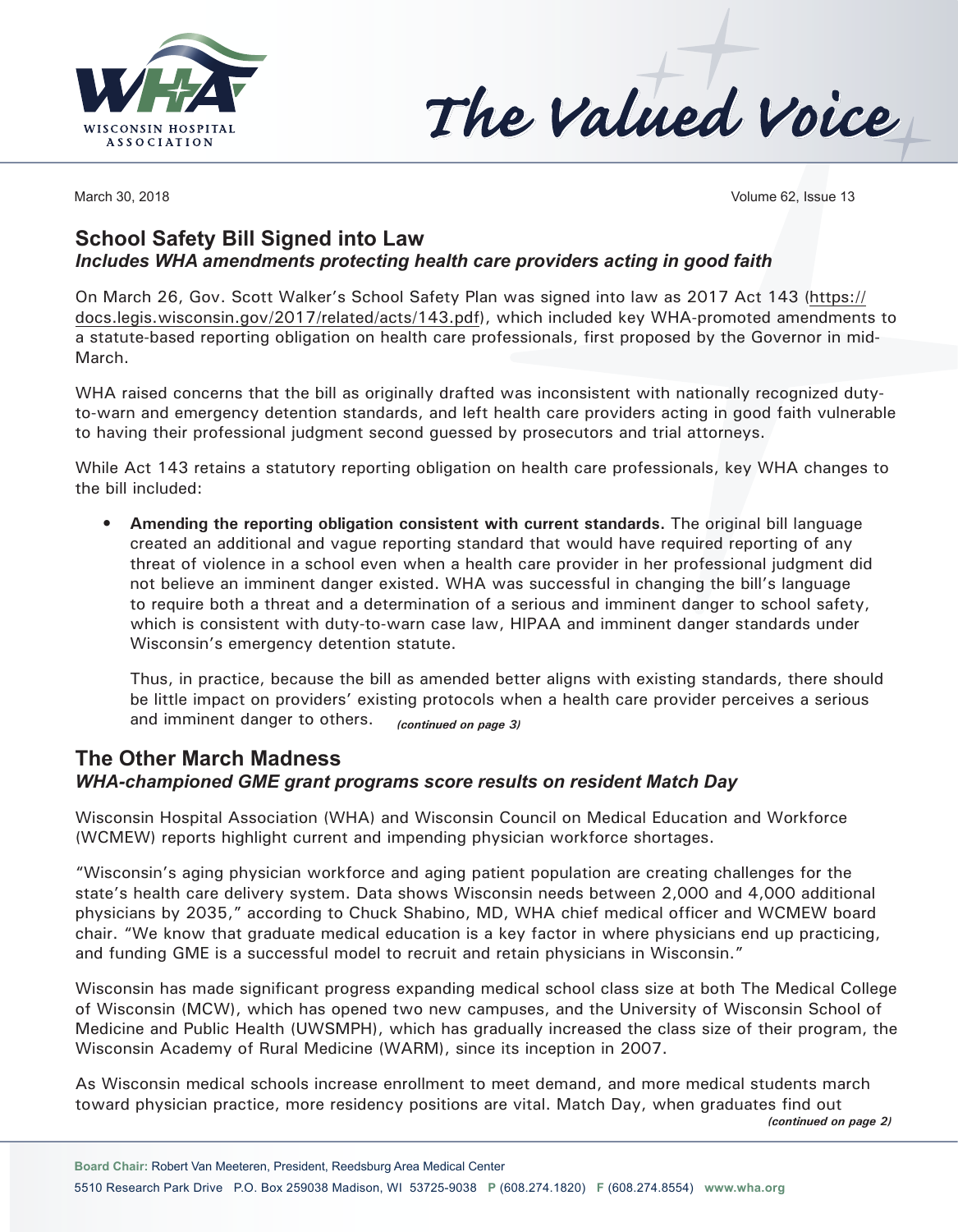#### **Continued from page 1 . . . The Other March Madness**

their residency position, is a day that medical school seniors anxiously await. The big day for 2018 grads came March 16. The 2018 Match Day was the largest in National Resident Matching Program history. Nearly 370 graduates from MCW and UWSMPH were among the 37,103 graduates applying for positions nationally. All 370 Wisconsin graduates have been matched to residencies.

The percent of Wisconsin graduates entering residencies in primary care increased from 40 percent last year to 42 percent in 2018. This growth in Wisconsin primary residencies is not by chance. It is the result of WHA-championed graduate medical education (GME) grant programs administrated by the Department of Health Services creating new residency opportunities in Wisconsin. Wisconsin is on track to have almost 80 new medical residents by 2021 as a result of the WHA-backed program. The new residency positions have been focused on primary care, and in addition to family practice, internal medicine and pediatrics, include general surgery, psychiatry and rural medicine.

"We've struck the right path and it is shaping up to be a successful public-private model," said WHA President/CEO Eric Borgerding. "Now we need to build on this 'grow our own' approach to make sure Wisconsin has enough caregivers for our future."

Wisconsin graduates matching to Wisconsin residencies also increased from 2106 and 2017. Overall, 26 percent of MCW graduates matched to Wisconsin residencies. That percentage more than doubled, to 53 percent, for graduates of the MCW Green Bay program. Thirty-three percent of UWSMPH graduates will remain in Wisconsin. Over half of the graduates of UWSMPH's WARM program will be entering residency positions in-state.

Physicians from UWSMPH's WARM program score big with 89 percent practicing in Wisconsin upon completion of their residency training, validating WHA's "grow our own" approach.

"We know if a student growing up in Wisconsin attends a Wisconsin medical school and completes a residency here, there is an 86 percent chance a physician who specializes in primary care will practice in Wisconsin," Shabino said. "We call it the '86 percent equation,' and we have been focusing on each of the components from a public policy perspective. It's a textbook example of identifying a problem and then working with WHA members and physician leaders, and state agencies and elected officials to craft solutions."

# **David Olson, FACHE, Installed as ACHE Chair**

David A. Olson, FACHE, chief strategy officer, Froedtert Health, Milwaukee, has assumed the office of chairman of the American College of Healthcare Executives. Olson was installed March 24 at the Council of Regents Meeting preceding ACHE's 61st Congress on Healthcare Leadership.

Olson received the gavel from ACHE's outgoing Chairman, Charles D. "Chuck" Stokes, FACHE, president/CEO, Memorial Hermann Health System, Houston. As chairman, Olson will serve the second part of a three-year term in ACHE's consecutive chairmanship offices: Chairman-Elect, Chairman and Immediate Past Chairman.



*David Olson*

Board certified in health care management as an ACHE Fellow, Olson served on the ACHE Board of Governors as governor from 2014 to 2017, and as the ACHE regent for Wisconsin from 2004 to 2007. In 2001, Olson was awarded ACHE's Robert S. Hudgens Memorial Award for Young Healthcare Executive of the Year. In addition to his service to ACHE, Olson served on the Wisconsin Hospital Association board of directors from 2003 to 2013, and in 2010 he served as the organization's chair.

For more information about Olson, visit [www.ache.org/Leadership](http://www.ache.org/Leadership).